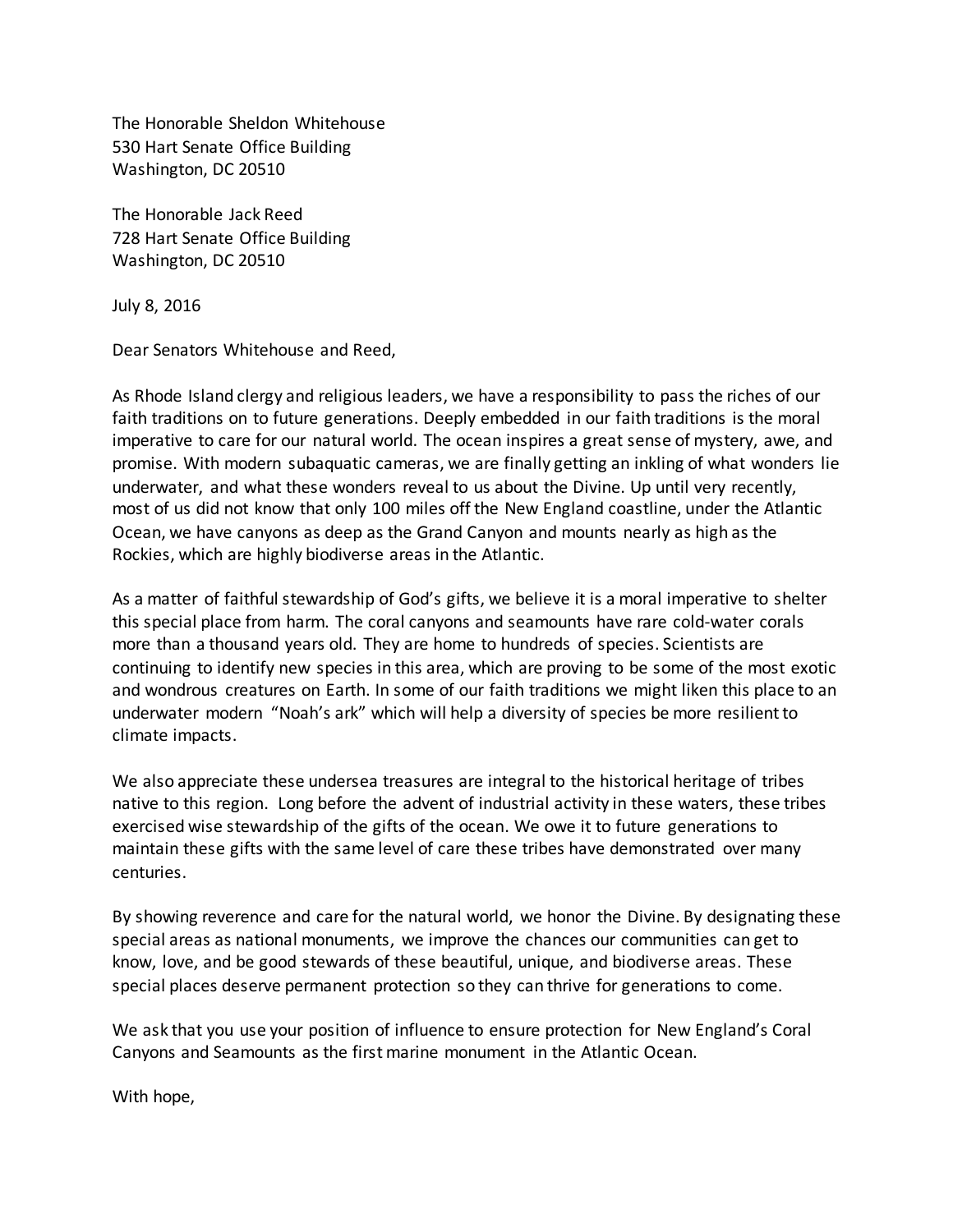The Rt. Rev. W. Nicholas Knisely, DD SOSc Bishop, The Episcopal Diocese of Rhode Island Providence, RI

Rev. Dr. Tom Wiles Executive Minister, American Baptist Churches of Rhode Island West Warwick, RI

Rev. Barbara Libby Interim Conference Minister, Rhode Island Conference of the United Church of Christ Pawtucket, RI

Rev. Dr. Donald Anderson Executive Minister, Rhode Island State Council of Churches North Kingstown, RI

Ms. Barbara Scott President, Rhode Island State Council of Churches Bristol, RI

Rev. Dr. Anita Schell Rector, Emanuel Church President, Interfaith Power & Light of Rhode Island Warwick, RI

Dr. Ray Frackelton Retired Scientist; Rhode Island Interfaith Power and Light Board Member Rumford, RI

The Rev. Dr. Peter Michaelson Episcopal Priest, The Mission to Seafarers - Narragansett Bay Warwick, RI

The Ven. Janice L. Grinnell, Archdeacon Episcopal Diocese of Rhode Island Providence, RI

Reverend Janet M. Cooper Nelson Clergy/Faculty, Brown University, UCC Providence, RI

Pastor Todd Stange Pastor, Emanuel Lutheran Church West Warwick, RI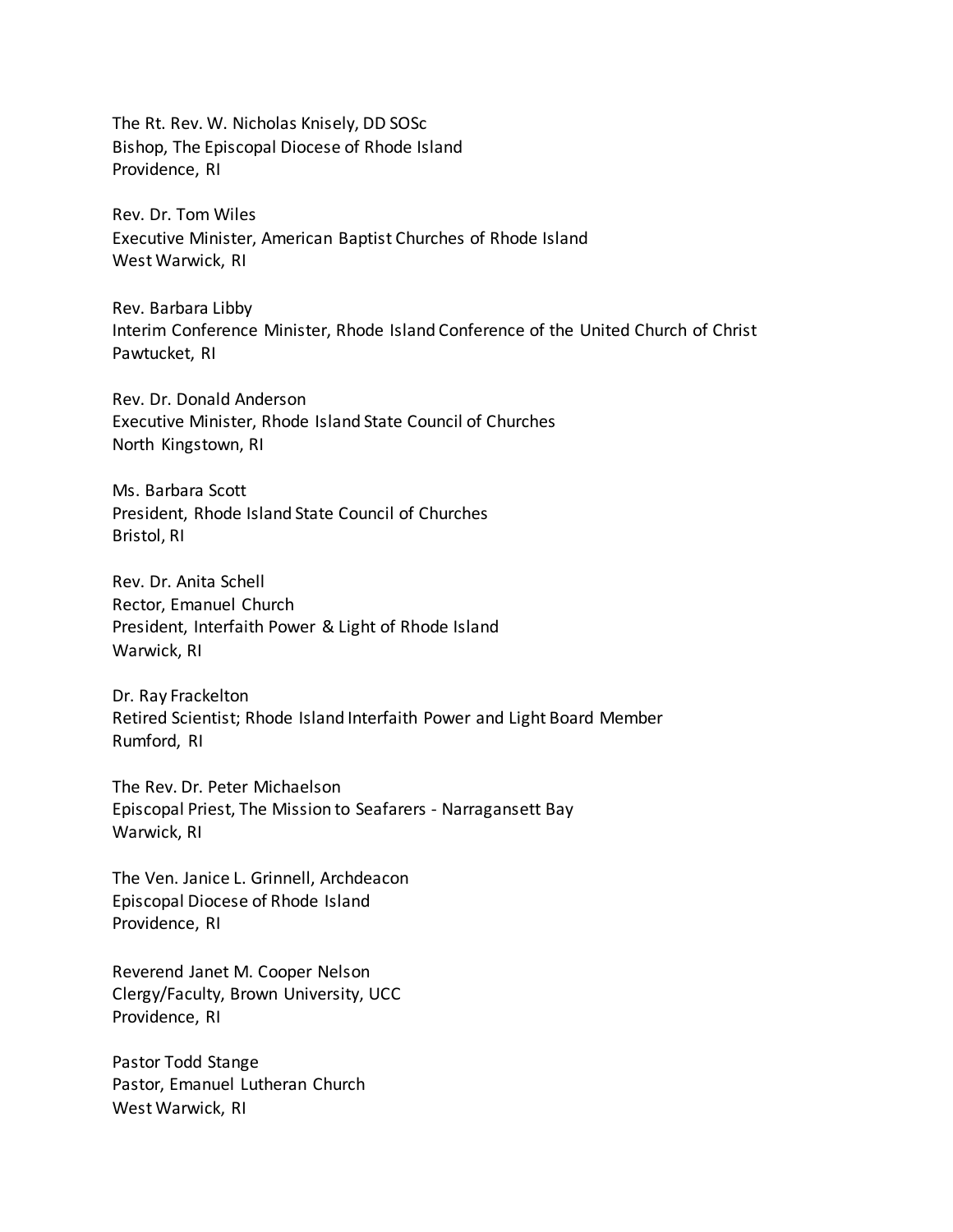Rev. Cleo Graham Community Minister, Beneficent Congregational Church, United Church of Christ Providence, RI

Rev. Dr. Joyce B. Deurr Pastor, Tabernacle Baptist Church Hope, RI

Rev. Nikita McCalister Associate Minister, Calvary Baptist Church West Warwick, RI

Mrs. Beverly Walton Green Team Leader, Beneficent Congregational Church, United Church of Christ Chepachet, RI

Rev. Dr. Hyuk Seonwoo Pastor, Zion Korean United Methodist Church Warwick, RI

The Rev. Sandra D'Amico Pastor, Immanuel Lutheran Church in Attleboro, Massachusetts Warwick, RI

Mr. Jim Willsey Catholic Chaplain, Roger Williams Medical Center Cumberland, RI

Rev. Timoth Sylvia Senior Minister, Newman Congregational Church Rumford, RI

Sister Mary Pendergast Ecology Director for Sisters of Mercy of the Northeast Pawtucket, RI

Sister Mary Reilly Teacher, Sisters of Mercy of the Americas Northeast Region Bristol, RI

Reverend Betsy Aldrich Garland Retired Clergy, United Church of Christ Warwick, RI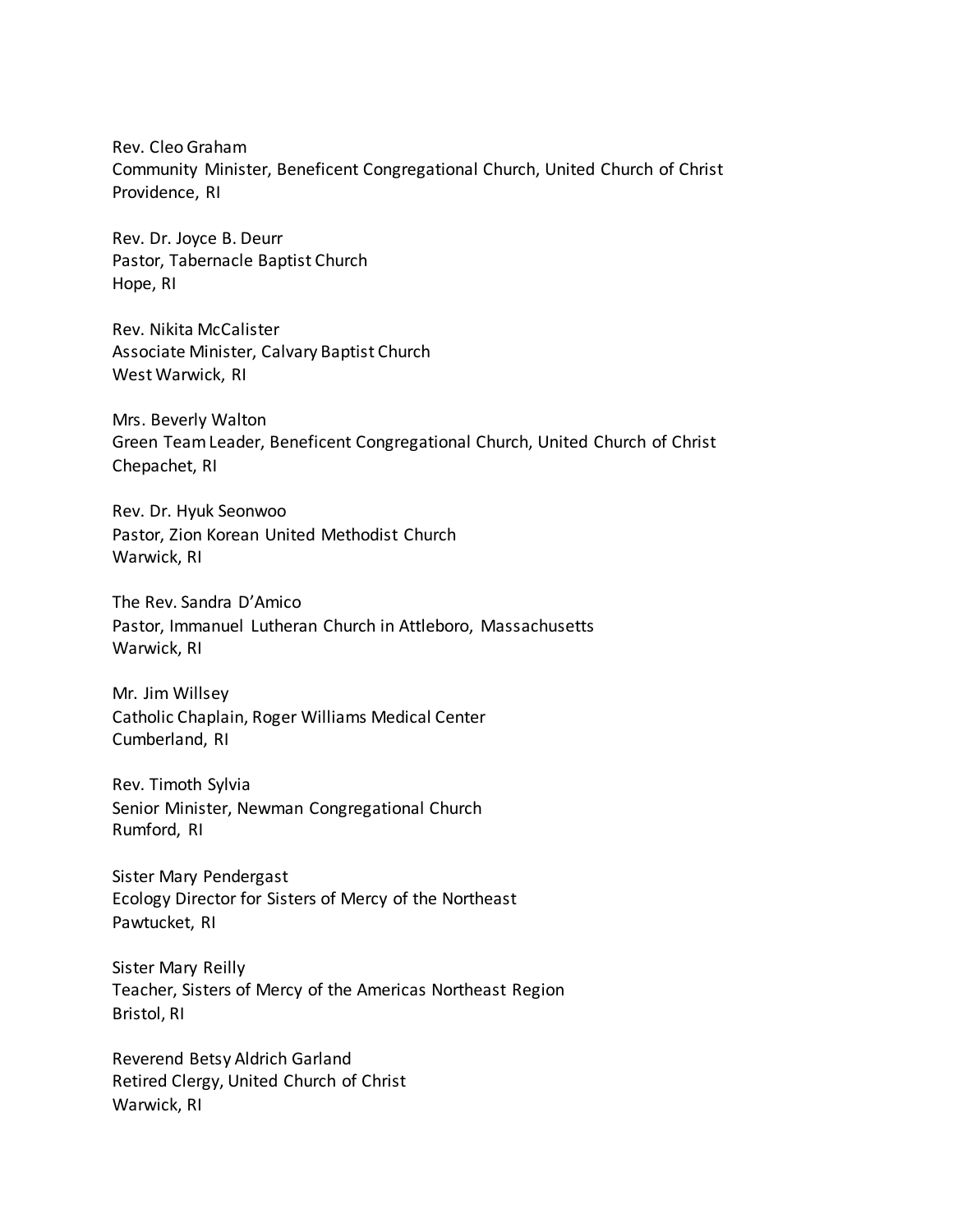Rev. Linda Watkins Pastor, First Baptist Church of Pawtucket Pawtucket, RI

Rabbi Jeffrey Goldwasser Rabbi, Temple Sinai East Greenwich, RI

The Rev. Marsue Harris Rector, Trinity Episcopal Church in Cranston North Kingstown, RI

Rabbi Howard Voss-Altman Rabbi, Temple Beth-El Providence, RI

Sister Mary Motte, fmm Religious Missionary, Franciscan Sisters North Providence, RI

Rev. Scott Spencer Pastor, Woodridge Congregational Church Cranston, RI

Rev. Dr. Linda R. Forsberg Pastor/Professor, Lutheran and Episcopal Churches Newport, RI

The Rev. Timothy Rich Clergy, St. Luke's Church East Greenwich, RI

Rev. Evan Howard American Baptist spiritual leader and author Providence, RI

Rev. Andrew Simon Pastor, St. James Lutheran Church Barrington, RI

Rabbi Aaron Philmus Rabbi, Temple Torat Yisrael East Greenwich, RI